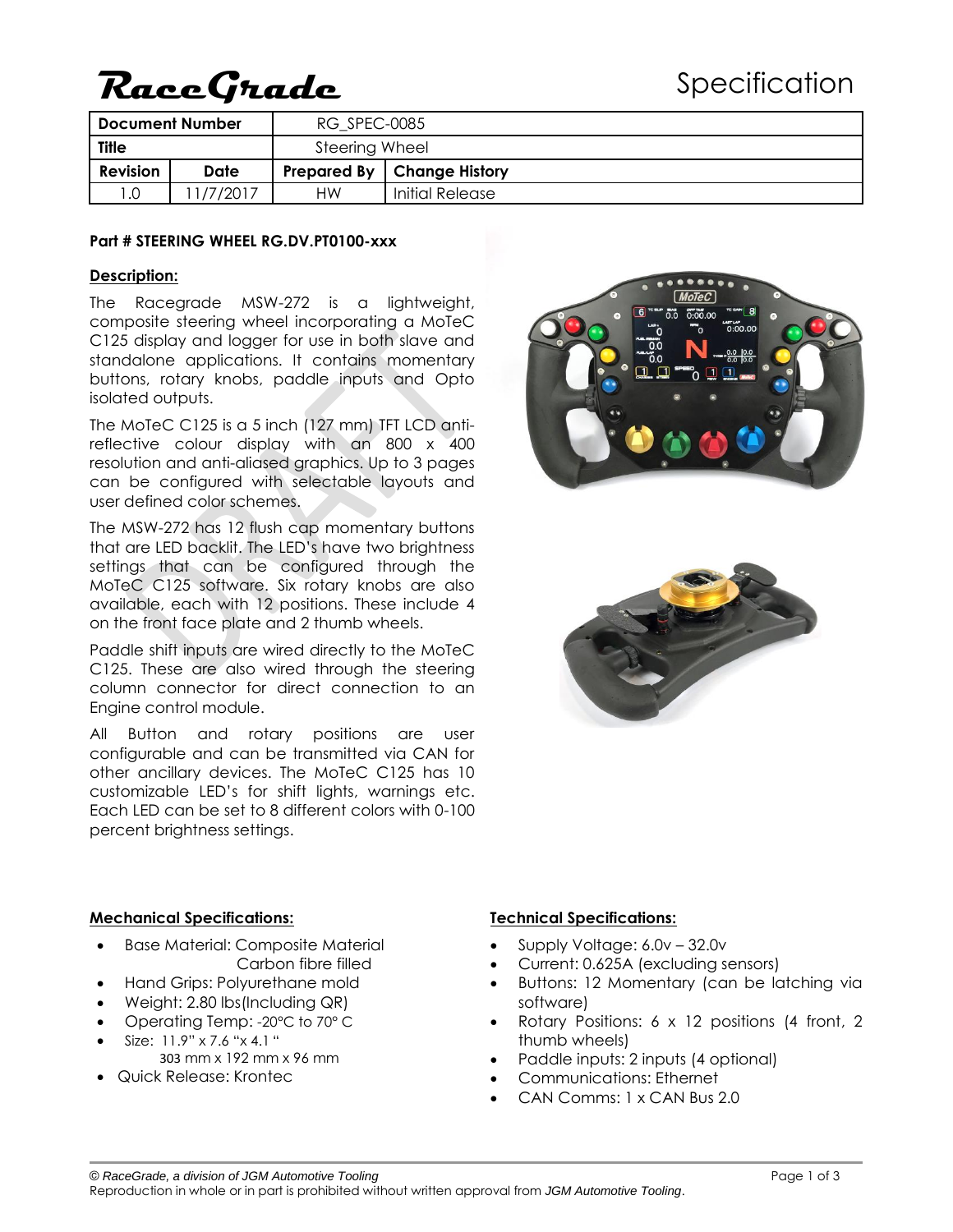## **Pin Out:**

## *Center Column*

Connector: Autosport AS012-35PN (\* Souriau modification available) Mating Connector: AS612-35SN

| Pinl            | Signal           | <b>Description</b>   |
|-----------------|------------------|----------------------|
| 1               | 12v              | Power                |
| $\mathbf{2}$    | <b>GND</b>       | Ground               |
| 3               | <b>RC</b> Signal | Right Clutch Signal  |
| 4               | Cov              | Clutch 0v            |
| 5               | LC Sig           | Left Clutch Signal   |
| 6               | PL Sig           | Paddle Left Signal   |
| 7               | PR Sig           | Paddle Right Signal  |
| 8               | Opto 1 in        | Opto 1 In            |
| 9               | Opto 1 Out       | Opto 1 Out           |
| 10 <sub>1</sub> | Rot 1            | Rotary 1 signal      |
| 11              | Rot Ov           | Rotary 0v            |
| 12 <sup>1</sup> | Rot 2            | Rotary 2 Signal      |
| 13              | Opto 2 in        | Opto 2 In            |
| 14              | Opto 2 Out       | Opto 2 Out           |
| 15 <sup>1</sup> | <b>RS232 Rx</b>  | RS232 Rx (GPS, ECU)  |
| 16 <sup>1</sup> | <b>RS232 Tx</b>  | RS232 Tx (Telemetry) |
| 17 <sup>1</sup> | ETH RX+          | Ethernet RX+         |
| 18              | ETH TX+          | Ethernet TX+         |
| 19              | ETH RX-          | Ethernet Rx-         |
|                 | $20$ CAN LO      | CAN Low              |
|                 | $21$ CAN HI      | CAN High             |
| 22              | ETH TX-          | <b>Ethernet TX-</b>  |

## *Paddle Connection*

Main Connector: ASU003-03PN Mating Connector: ASU603-03SN

|             |          | Pin Signal Description |
|-------------|----------|------------------------|
|             | Ωv       | Sensor Ov              |
| $\mathbf 2$ | $PL$ Sig | Paddle Left Signal     |
| 3           | 5v       | Sensor Power           |

|              |    | Pin   Signal Description     |
|--------------|----|------------------------------|
|              | 0v | Sensor Ov                    |
| $\mathbf{2}$ |    | PR Sig   Paddle Right Signal |
| 3            | 5v | Sensor Power                 |

#### **C125 Specifications:**

#### *Display*

- Selectable fixed layouts with channel and label configurability (3 Pages)
- 48 user defined scrollable messages

#### *Inputs/Outputs*

- Optional hardwired button and rotary knob inputs
- Compatible with CAN expanders

*Internal*

- 3-axis G sensor, Dash Temp and Battery Voltage
- Sensor supply voltage

#### **C125 Upgrades:**

**Display Creator** – enables a full customisation of display graphics including imported images, logos, custom icons, and extra pages.

*Logging Level 1* – 120 MB internal datalogging, up to 500 samples/ second

*Pro Analysis* – Provides access to advanced i2 Pro data analysis software with multiple graphs overlays, X-Y plots, Advanced math functions, synchronised video alignment, and flexible layouts.

*T2 Telemetry* – Allows use of MoTeC Telemetry software.